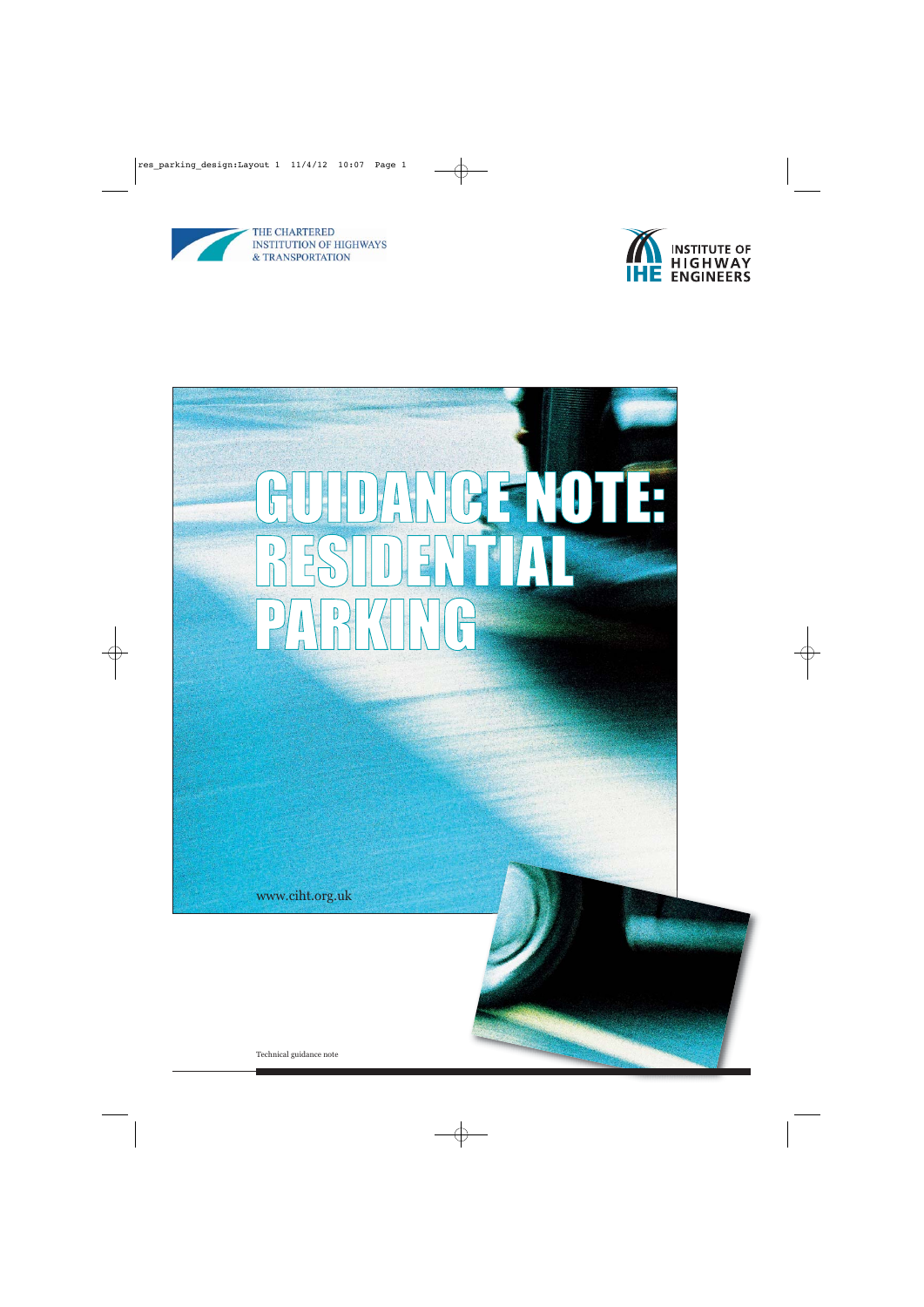# **Foreword**

There are few issues that can inflame an entire community more than parking provision and the inadequacies of it. In recent years, the planning policy of restricting the level of parking provision, particularly in new residential developments, has promoted less reliance on the motor vehicle and a move to more sustainable and healthy methods of travel, particularly for shorter journeys.

Whilst this approach has had some success in city centres where public transport provision is good, the distance to important community services short and plenty of local shopping is available, in inter-urban and rural communities where mobility is more reliant on access to a car, many residential developments have been suffering from strict limitations of parking allocation.

The recent change in government has placed a new emphasis on local decisions and a move in policy attitude to parking provision; with this changing landscape it has become apparent that a fresh approach is needed for advising and informing planners, highway engineers and developers.

It is for this reason that two of the industry's key Institutions, The Chartered Institution of Highways and Transportation (CIHT) and the Institute of Highway Engineers (IHE) have worked together to produce a joint publication to offer those working on planning, design and delivery of the most up to date good practice guidance.

*"Residential Parking is often the most contentious issue that Transport Development Management Engineers have to deal with, be it from the Local Highway Authority or Developer point of view. The implications of having badly designed or too little provision can have serious affects on highway safety as a result of on street parking, while* 

*over provision can result in poor design, wasted space and apparent encouragement to use cars in preference to walking, cycling and public transport. The Institute of Highway Engineers Development Control Group were aware of good practice around the country with regards to Residential Parking provision and decided to produce this best practice guidance note which can be used by others to develop appropriate local residential parking policies and guidance, with an emphasis on good design as well as the right amount.*

*I would like to personally thank the main authors, Bob White of Kent County Council and Stephen Hardy, formally of Dorset County Council. Both individuals have undertaken significant research in to the implications of Parking on Residential Developments and I thank them for the considerable hard work they put in to producing this document.*

*I am sure that this document will prove an extremely useful reference note to the portfolio of documents used by Transport Development Management Engineers"* 

### – Chris Saunders, Chair IHE Parking Group

*"Parking is a key issue for all communities, getting it right is not just about minimising conflict it is also about improving quality of life and better public realm provision. I commend these guidelines to our practitioners."*

### – Steve Spender, IHE President

*"We welcomed the opportunity of working with IHE on this important issue; whilst the sustainability and health agendas are very important ones, parking control is a blunt tool to deliver them and until we can offer good alternatives to the car to all our communities, we need to facilitate good parking design and provision. These guidelines are an excellent tool for our industry."* 

– David Gillham, CIHT President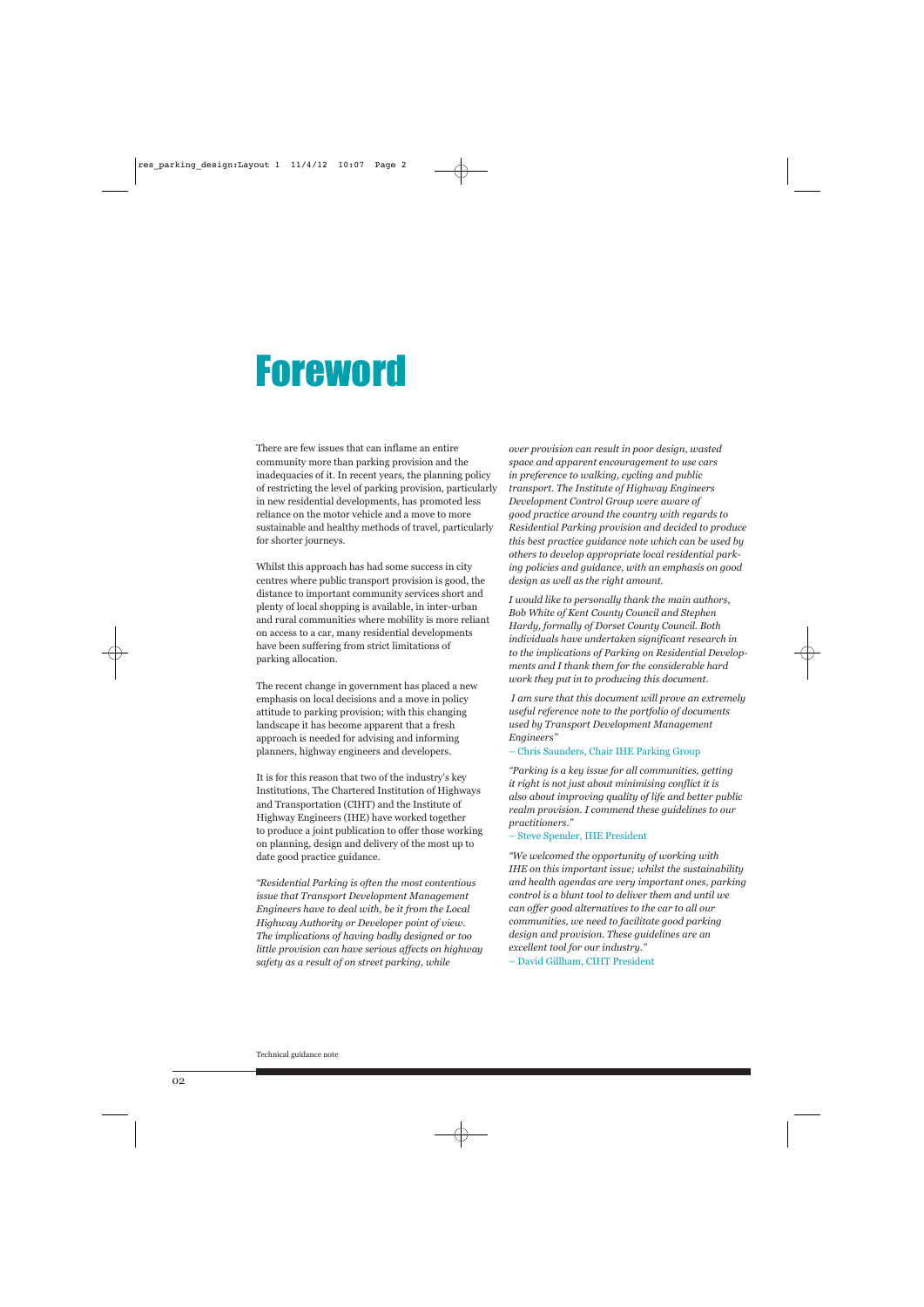# **Introduction**

It has long been the experience of local planning and highway authorities that parking is the biggest single issue of concern in recently-constructed residential developments. In Kent, for example, parking receives a negative rating in over half of nearly 300 sites that have been surveyed over the past four years. Worse still, a majority of residents in nearly two-thirds of the same sites believe that there are parking problems.

Parking problems manifest themselves in pavement parking, obstruction of driveways and accesses, hindrance to larger delivery vehicles and refuse freighters, damage to soft landscaping and footways, and cluttered, unsightly streets (Photographs 1 and 2). They cause tension between neighbours that has been known to escalate into violence in some cases. They appear to reduce the likelihood of children using the street for play, and may have other implications for non-car travel and health. Otherwise well-designed neighbourhoods are often compromised in terms of their appearance and enjoyment by ill-considered approaches to the provision of parking for residents and their visitors.

Parking can affect people's feelings about street safety, personal security and the potential for car crime, as well as having an actual effect upon those aspects of communities and neighbourhoods.

This Guidance Note seizes the opportunity offered by the Coalition Government's announcements on residential parking, by bringing together best practice and sound evidence to assist designers and auditors in getting it right.



Photograph 1. Unsightly and obstructive parking



Photograph 2. Pavement parking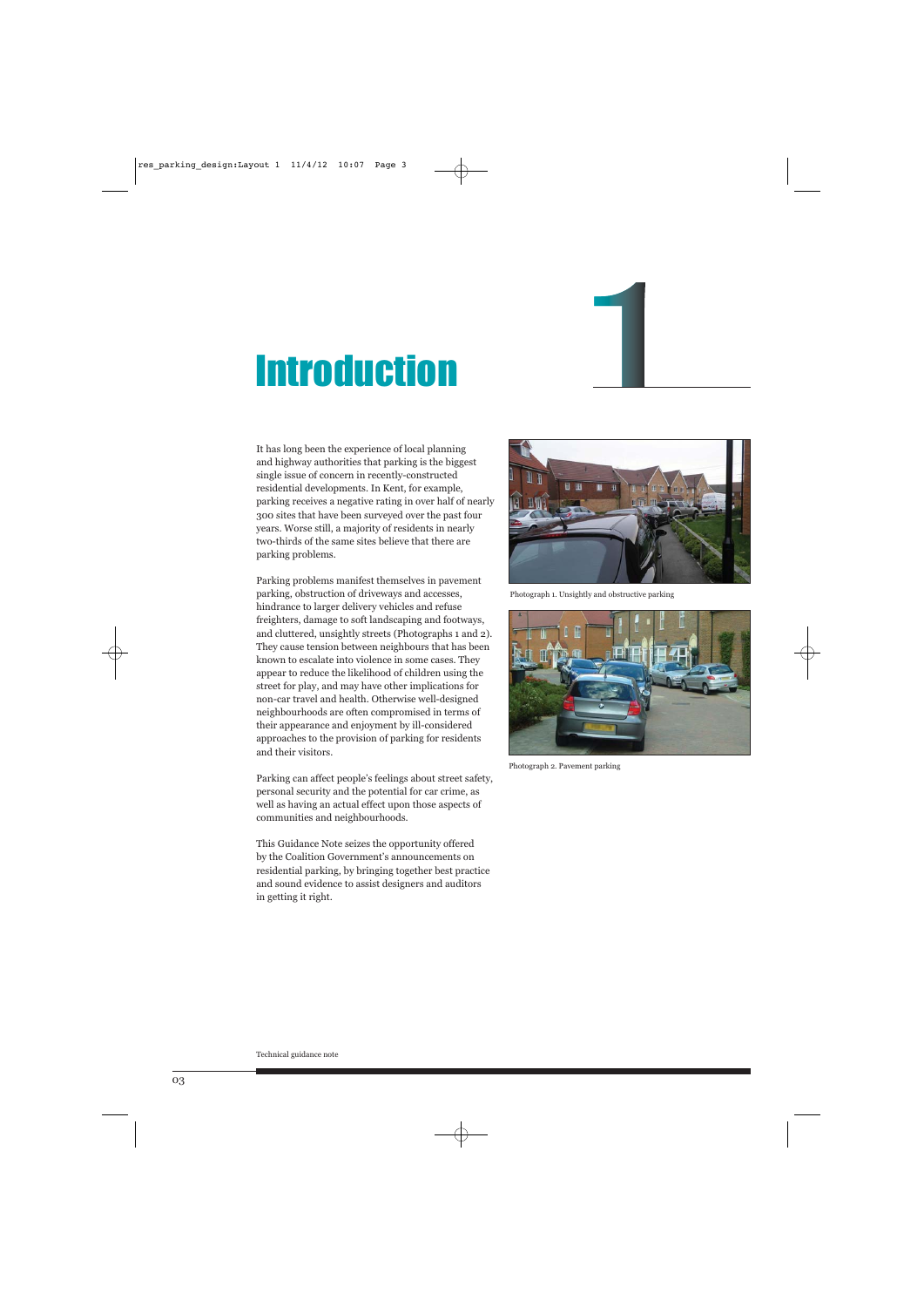## RESIDENTIAL PARKING POLICIES AND GUIDANCE



Section 51 of Planning Policy Statement 3 (PPS3): Housing1 (Communities & Local Government (CLG), June 2011 (first version November 2006)) required that:

"Local Planning Authorities should, with stakeholders and communities, develop residential parking policies for their areas, taking account of expected levels of car ownership, the importance of promoting good design and the need to use land efficiently."

The National Planning Policy Framework<sup>2</sup> (CLG, March 2012) carries forward the various aspects of Section 51, albeit they are not contained in a single section. The only specific guidance in respect of parking is Section 39:

"If setting local parking standards for residential and non-residential development, local planning authorities should take into account:

- ◆ the accessibility of the development;
- ◆ the type, mix and use of development:
- ◆ the availability of and opportunities for public transport;
- ◆ local car ownership levels; and
- ◆ an overall need to reduce the use of highemission vehicles."

Residential Car Parking Research3 (May 2007), a report published by CLG to support the first version of PPS3, considers the various influences on levels of residential parking, pointing to data from the 2001 Census as a starting point for estimating "expected levels of car ownership".

In January 2011, the Coalition Government announced its intention "to end the war on motorists"4. One of the three elements of this announcement was the removal of national limits on residential parking. Local authorities are still required to set parking standards for their areas, but they should do so having regard for local circumstances and without trying to control car ownership. The need to promote sustainable transport outcomes is not affected.

The Government has concluded that national constraint policies have led to "significant levels of on-street parking causing congestion and danger to pedestrians"4. In preparing new policies, local authorities are being urged "to make the right decisions for the benefit of their communities"4.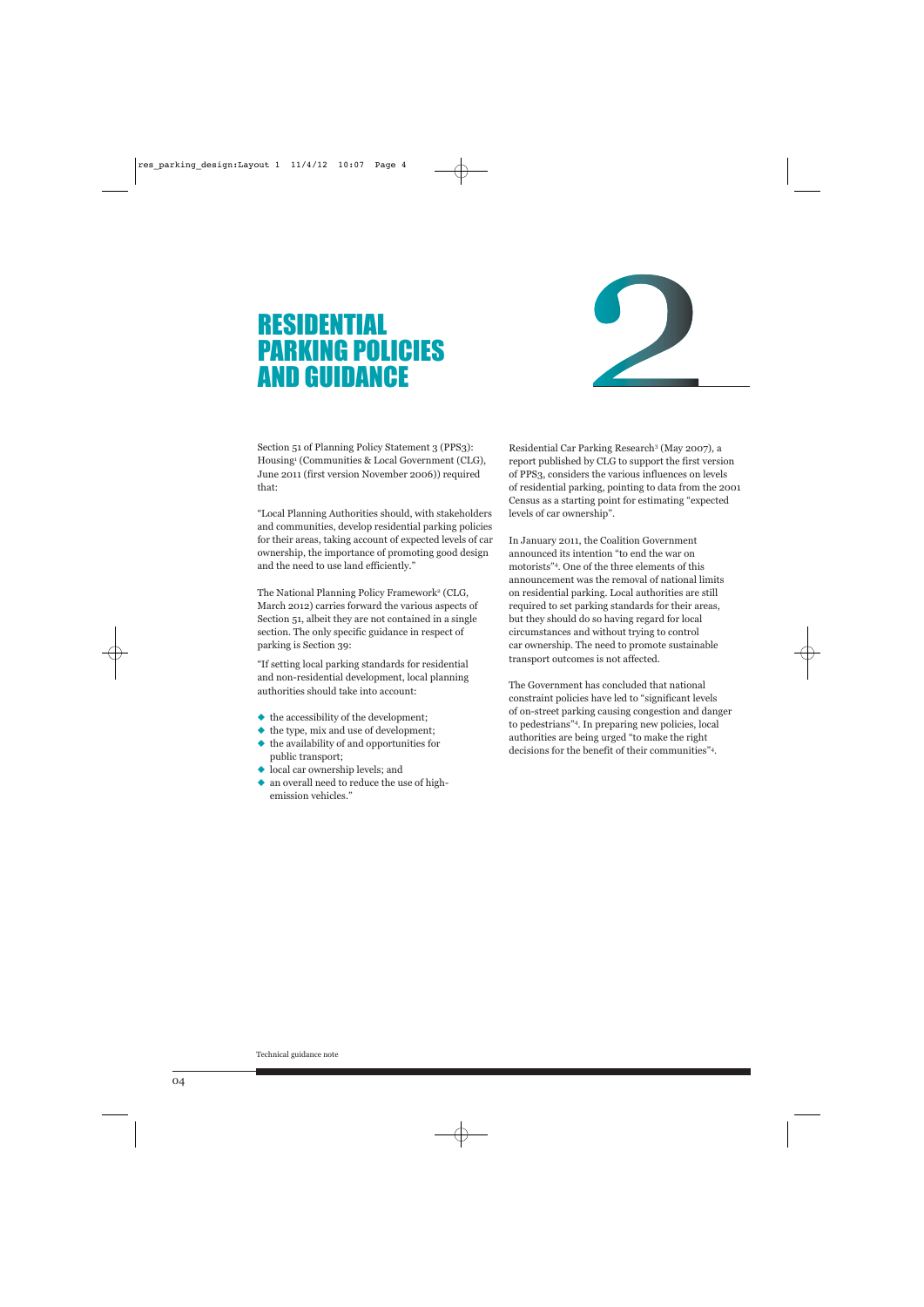

spaces solely for car club vehicles."

In January 2011, the Government also published "Creating Growth, Cutting Carbon – Making Sustainable Local Transport Happen"5 (Department for Transport), a Transport White Paper. Section 7.10 has the following to say about Parking:

"Local authorities set their own parking policies and charges to meet the needs of the local area. Changes to Planning Policy Guidance 13 announced on 3 January will further free local authorities to adopt the right policies for their area. Local authorities will wish to consider how their parking strategy should best fit with their overall strategy for promoting sustainable transport choices and the efficient use of land, enabling schemes to fit into central urban sites, promoting linked-trips and tackling congestion. The need for parking in city centres may be reduced through well-placed and well-used Park and Ride schemes. For new residential developments, a parking strategy can include setting minimum or maximum levels of parking places, depending on what is right for the area. To create the parking provision for electric vehicles, local authorities are encouraged to provide electric vehicle charging infrastructure in new developments, where this does not affect the development's overall viability. Local authorities may also wish to set aside some residential car parking

It is important to recognise the fundamental difference between the provision of spaces in residential developments as Origin Parking and spaces in employment, retail and leisure developments as Destination Parking. The shift in residential guidance reflects the evidence that where constrained approaches to Origin Parking have not been supported by effective controls, problems affecting the use and enjoyment of streets have often arisen. Given that there has never been a policy to limit car ownership, the emphasis of sustainable transport is now placed on locating residential development where car use is less likely and/or necessary for many trips, without assuming that car ownership will be less as a result. Leisure use, and even the need to drive to the nearest appropriate railway station for work trips, may sustain ownership demand, while increasing proportions of peak hour journeys are undertaken by public transport.

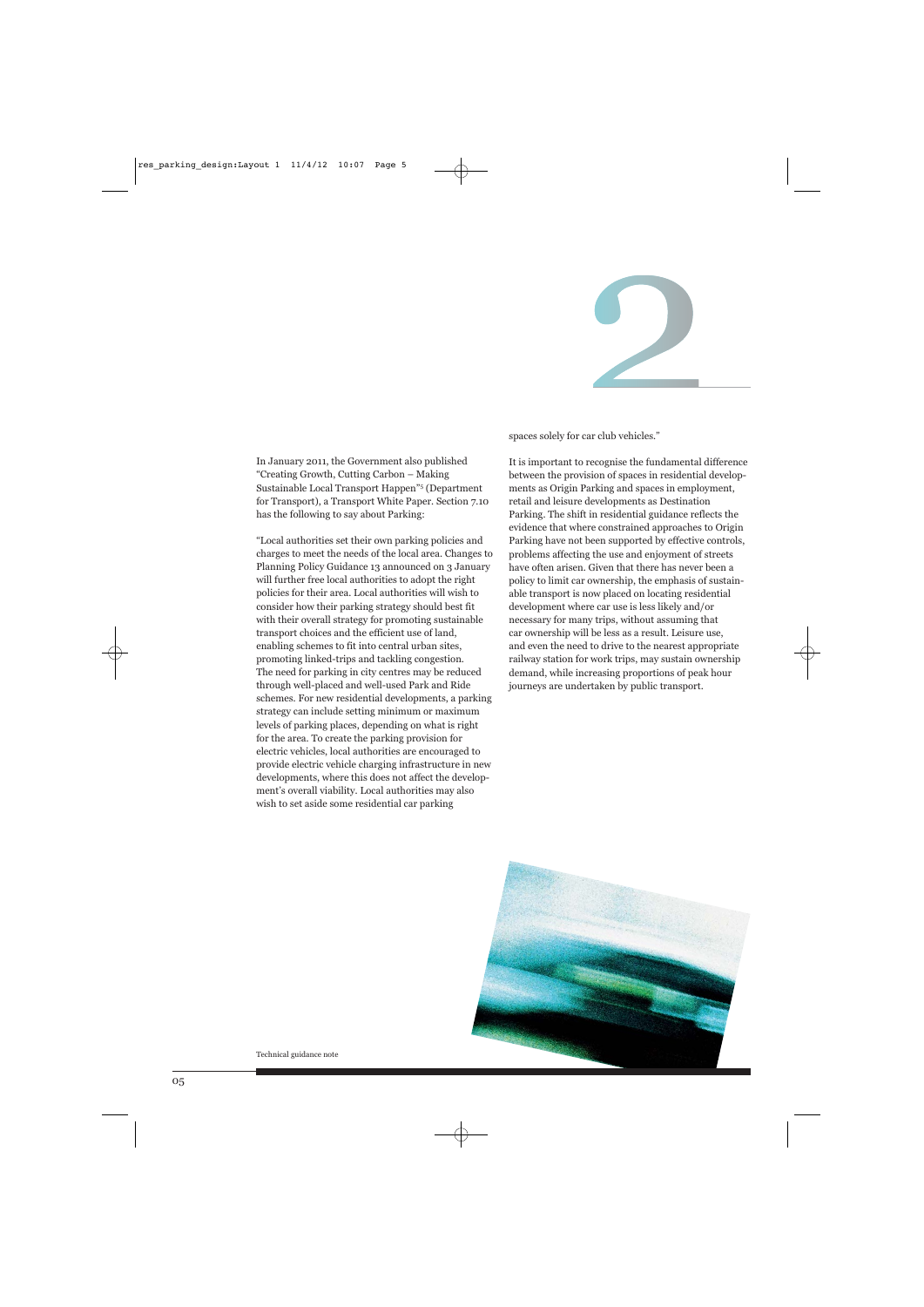## HOW MANY SPACES (ISSUES AFFECTING HOW PPS3 WAS INTERPRETED)



When it was first published in 2006, the wording of Section 51 of PPS3 suggested that there may be reasons why not all guidance on levels of residential car parking needed to be expressed as maximum standards. Conversely, some people assumed that Sections 49-56 of the original version of Planning Policy Guidance 13 (PPG13): Transport<sup>6</sup> (Office of The Deputy Prime Minister, March 2001) prevented such flexibility in local interpretation. The Government's announcement, changes to PPG13, and the Transport White Paper have clarified the position. While in certain locations it may be appropriate to limit car parking to achieve significantly higher densities of development, usually in situations where there are also vehicular constraint policies, it is now also acceptable to establish baseline amounts for car parking provision and set these as minimum levels. Alternatively, residential parking policies may use target amounts (or "designing for demand"), without the need to step from maximum to minimum levels at particular boundaries between zones.

PPS3 also emphasised the place of good design in providing residential parking. It is not acceptable for those involved in the development management process to rely only on residential parking "standards". Rather, it is important that a range of factors should be considered before determining the appropriate levels of parking and how these are to be provided. Similarly, the emphasis on the efficient use of land demands that good design should seek to avoid 'land-hungry' approaches to parking, such as rear

courtyards. Section 16 of PPS3 included the following under "Matters to consider when assessing design quality include the extent to which the proposed development":

"… a design-led approach to the provision of carparking space, that is well integrated with a high quality public realm and streets that are pedestrian, cycle and vehicle friendly."

Parking spaces within streets and accessed directly from them minimise the amount of land given over to access ways and manoeuvring areas. They also offer 'natural surveillance' of parked vehicles, thereby reducing concerns about security. Good street design maximises the use of areas specifically designed for static vehicles while reducing the likelihood of indiscriminate and obstructive parking (Photograph 3).

Some Travel Plans will include maximum vehicular trip generation rates which, if exceeded, will trigger 'penalty' funding for mitigation measures. Such rates may be used in relation to reduced parking provision at appropriate locations, albeit the use of vehicles, especially at peak times, rather than ownership of them is the intended constraint. Car Clubs are a particularly useful feature of residential travel plans where travel flexibility without high car ownership is sought.

> Photograph 3. A successful mixture of on-street, curtilage and courtyard parking

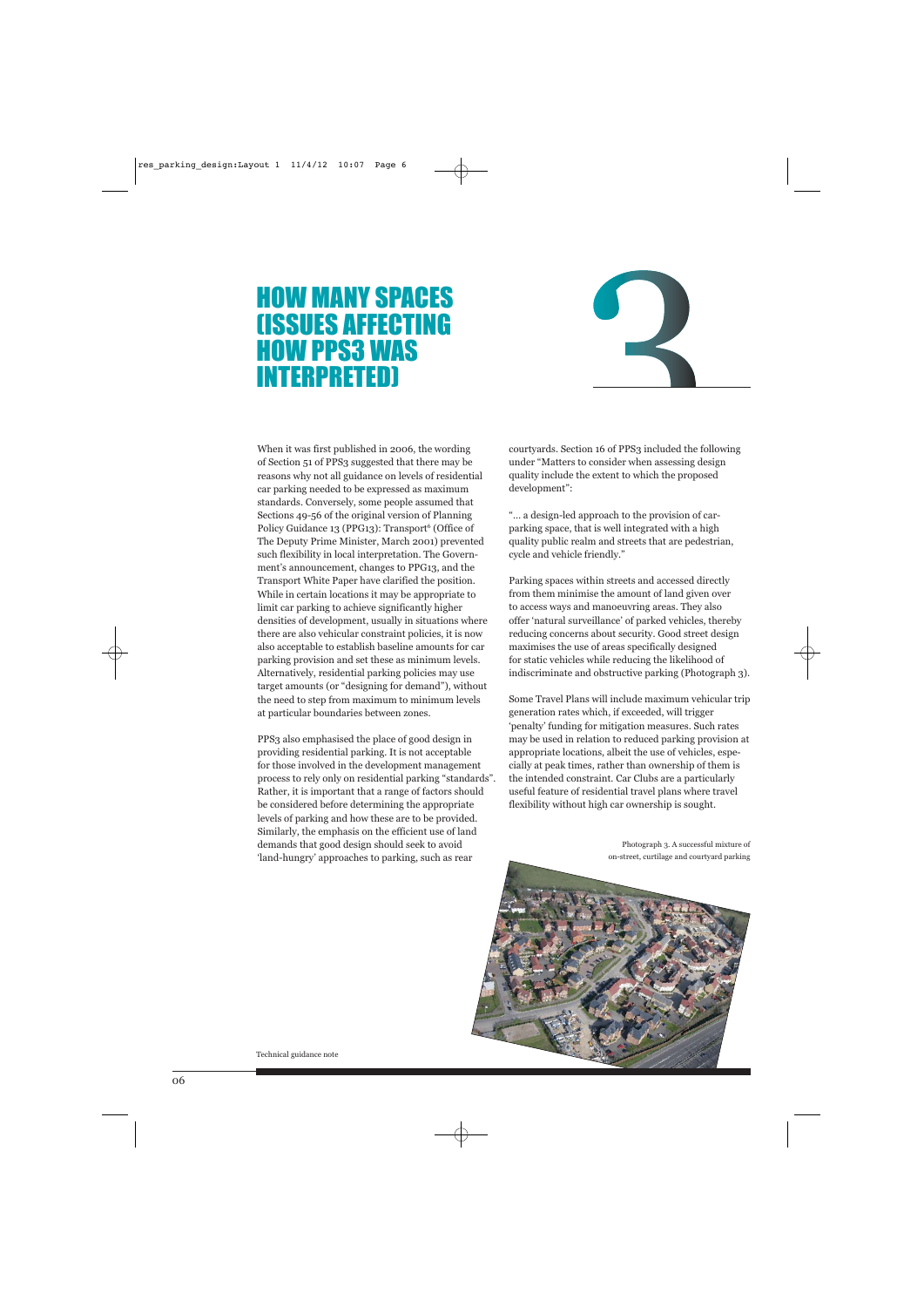

Allocation of parking to individual units increases the amount of parking needed. Non-allocated parking makes use of different levels of ownership, including those without vehicles, to use the land given over to parking in the most efficient way. It can also satisfy the reasonable needs of visitor parking because of the occupancy patterns across the day. A design-led allowance for on-street parking will normally be the best way to cater for visitors, and additional vehicles owned by residents, where there are no on-street restrictions in place.

### THE MAXIMUM AND MINIMUM APPROACH

It is clear from the Transport White Paper that "residential parking policies" can include minimum and maximum amounts, according to location. While attempts to limit car ownership through limitations on parking provision have often failed where there are no controls in respect of on-street parking, there is clear evidence that limited provision within controlled areas (with less need to travel and greater sustainable travel options) is usually matched by lower ownership. Urban parking strategies can leave people who own more cars than they have allocated spaces with no option but to pay to park in public car parks.

Parking strategies may also include areas with on-street parking permits. The occupiers of new developments in such areas may be rendered ineligible for permits. Alternatively, proper limitations (based on the actual on-street space available) on the number of permits may mean that they have to join a waiting list. It is important that parking strategies should take account of the potential for increased demand in the areas covered resulting from new development and any sub-division of existing properties.

Maximum levels of parking should therefore only be used where some form of control is exercised such that excessive ownership does not compromise the streets and places in question.

If on-street controls are needed to support the chosen approach to parking provision, these must be considered in relation to any potential for parking in neighbouring streets. Controls within the development can be imposed without public consultation (albeit purchasers must be advised of the intention to introduce them), but residents in streets affected by wider controls need to be involved in framing such controls for inclusion in any traffic regulation orders. Section 106 Agreements can be used to secure funding for such orders, along with any additional enforcement.

Minimum levels of parking, in the context of good design and the efficient use of land, involve setting baseline amounts of spaces that are designed to achieve the maximum amount of use.

### THE TARGET (OR OPTIMUM) APPROACH

Target (or Optimum) levels of car parking may be derived from Census data, as described in the 2007 Research Report, and local approaches derived from it. Comparison of the 2011 data with the 2001 values can be used to assess the potential for growth. Census data can be obtained for Census Output Areas up to districts and counties. Local authorities can use the data in many ways to identify more appropriate levels of car ownership as socio-demographics change, e.g. by settlement size as shown in Figures 1 and 2.

In this particular example it is clear that there is little difference in car ownership between centres of population across Oxfordshire with the exception of Oxford itself, which is not surprising given its high student population. However, the use of Census data may need validation through surveys. In Kent7 , recent developments show variations from the relevant Census ownership figures. Examples of such variations in the Kent evidence base include:

- ◆ "Above Census": regeneration of an area, which may involve higher incomes and greater mobility aspirations among the occupiers of new homes;
- ◆ "Below Census": infill developments within large villages that are set in extensive rural wards.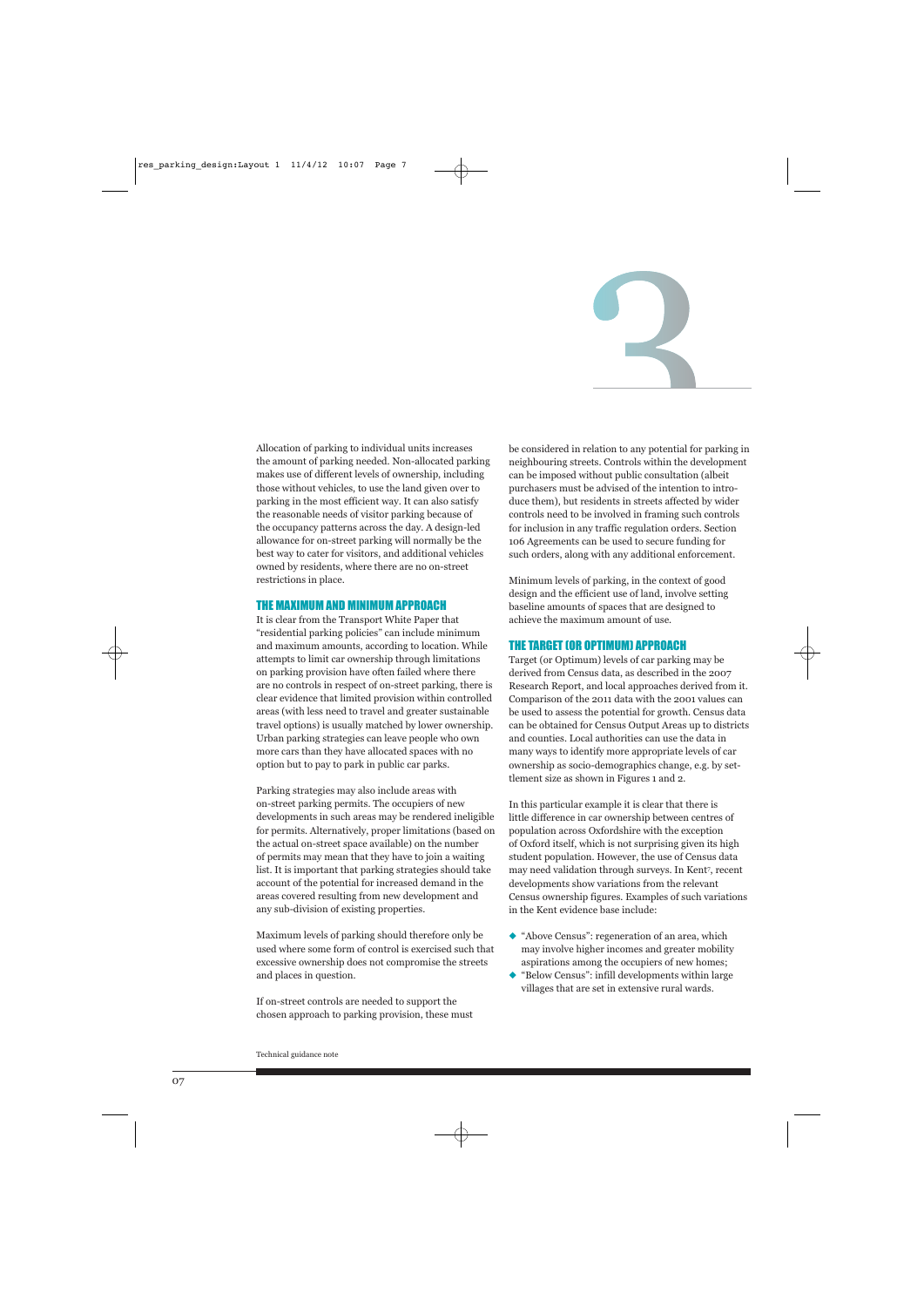

Detailed analysis of the survey returns in Kent suggests that vehicle ownership among the residents of recent developments does not have the same variation by district area as the Census data. This may be due to the lack of similar development in the district giving rise to the same demographics as those being delivered for the proposed development. It is therefore recommended that for a robust approach to residential parking, survey evidence of similar developments to that being proposed should be obtained and used to validate or adjust the use of Census data.

The two approaches to identifying levels of car parking described above are not mutually exclusive, hence a combination of the two may be used. However, in adopting any approach to planning for expected levels of car ownership in the context of good design, regard must be had for ease of interpretation, flexibility, and ongoing review to ensure that the overall objectives have been achieved. The constraint approach that has given rise to so many parking problems in recent developments must not be replaced by something that is equally ignorant of people's reasonable aspirations and their likely behaviour.

Some authorities have found that expressing levels in whole vehicle amounts for allocated spaces and simple fractions/percentages for on-street, communal and visitor parking is much easier for development partners to understand. Such an approach can also embrace the potential for growth in car ownership.

### INFLUENCES ON OWNERSHIP LEVELS

A zonal approach to residential parking is likely to differentiate between areas with maximum and minimum levels, or target amounts, and may include different values according to:

- ◆ the exact nature of on-street controls and any permit schemes;
- ◆ designations such as "Urban", "Urban Edge", "Suburban" and "Suburban Edge/Rural/Village", with each having an evidence base to support the variations.

The zonal approach will vary according to the authority area(s) being considered. For example, shire counties and their districts will require a different approach to metropolitan areas (Figures 1, 2 and 3).

There is no clear evidence to show that access to existing and/or proposed public transport measures and the distance from key facilities, including the quality of the walking and cycling infrastructure that provides the links, affects car ownership to the extent that these factors could be used in isolation to develop an alternative zonal approach.

The size of properties is a key factor. Census data is expressed against the number of habitable rooms, whereas standards have normally been related to the number of bedrooms. It is not difficult to move between the two approaches. Habitable rooms will be required for Census-based levels of parking, whereas bedrooms will normally be appropriate for surveybased approaches. Where necessary, survey evidence can be used to derive conversion factors between the two.



Figure 1. Zonal approach used in Oxfordshire 16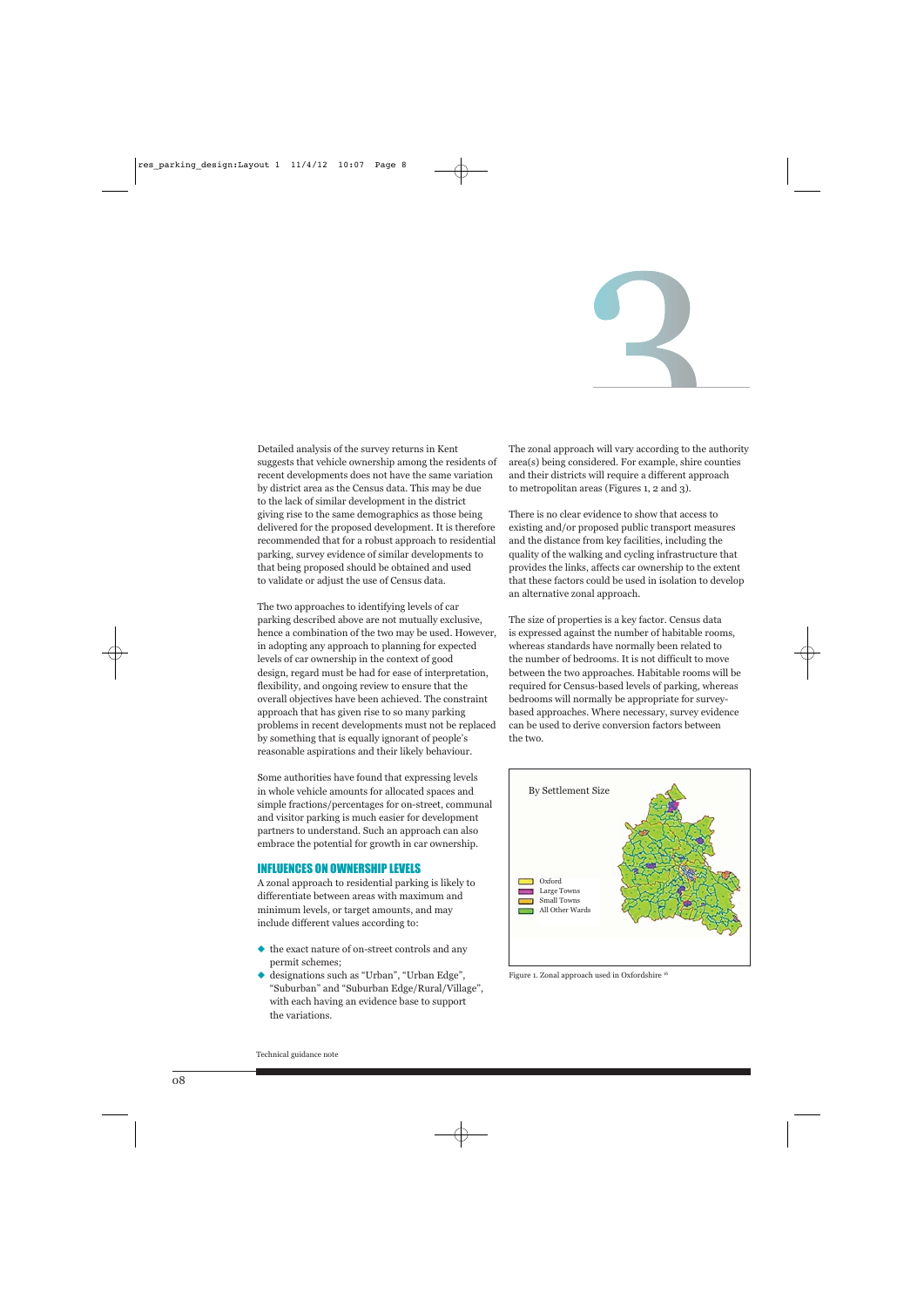



Figure 2. Average ownership graph for Oxfordshire <sup>16</sup>



Figure 3. Zonal approach used in Reading 17



Figure 4. Influence of dwelling size, type and tenure using the 2001 Census data

Census and survey data show that car ownership among the occupiers of flats is normally lower than that for houses (Figure 4). Furthermore, the design of parking for flats normally lends itself to nonallocation for the most efficient use of land.

2001 Census data shows that car ownership among the occupiers of private market housing is higher than for the various forms of social housing. Approaches to residential parking that use tenure to differentiate between expected levels of parking should be supported by policies that secure appropriate tenancy controls in perpetuity. However, given that for most schemes the loss of a few parking spaces from the layout will not improve the overall design, it may be more sensible to design for flexibility in the tenure and include additional spaces. This is particularly true where tenure may change over time, e.g. part-own, partrent schemes.

Follow-up surveys in Kent suggest that many recent housing developments that have parking problems do not have an effective residents' group that can look at ways to deal with the issues. It is recommended that all new developments should have such groups, one model being when all residents are parties in a management company.

Variations in ownership for the same size of property have been found in the Kent surveys to be significant, especially in the two to three bedroom house range. This is not related to location. It is important, therefore, to assess the sensitivity to ownership variations of the approach taken, in numerical and design terms. Many of the problems found in recent developments have been caused by avoidable constraints on street space and parking layouts, resulting in ad hoc parking in wholly inappropriate places.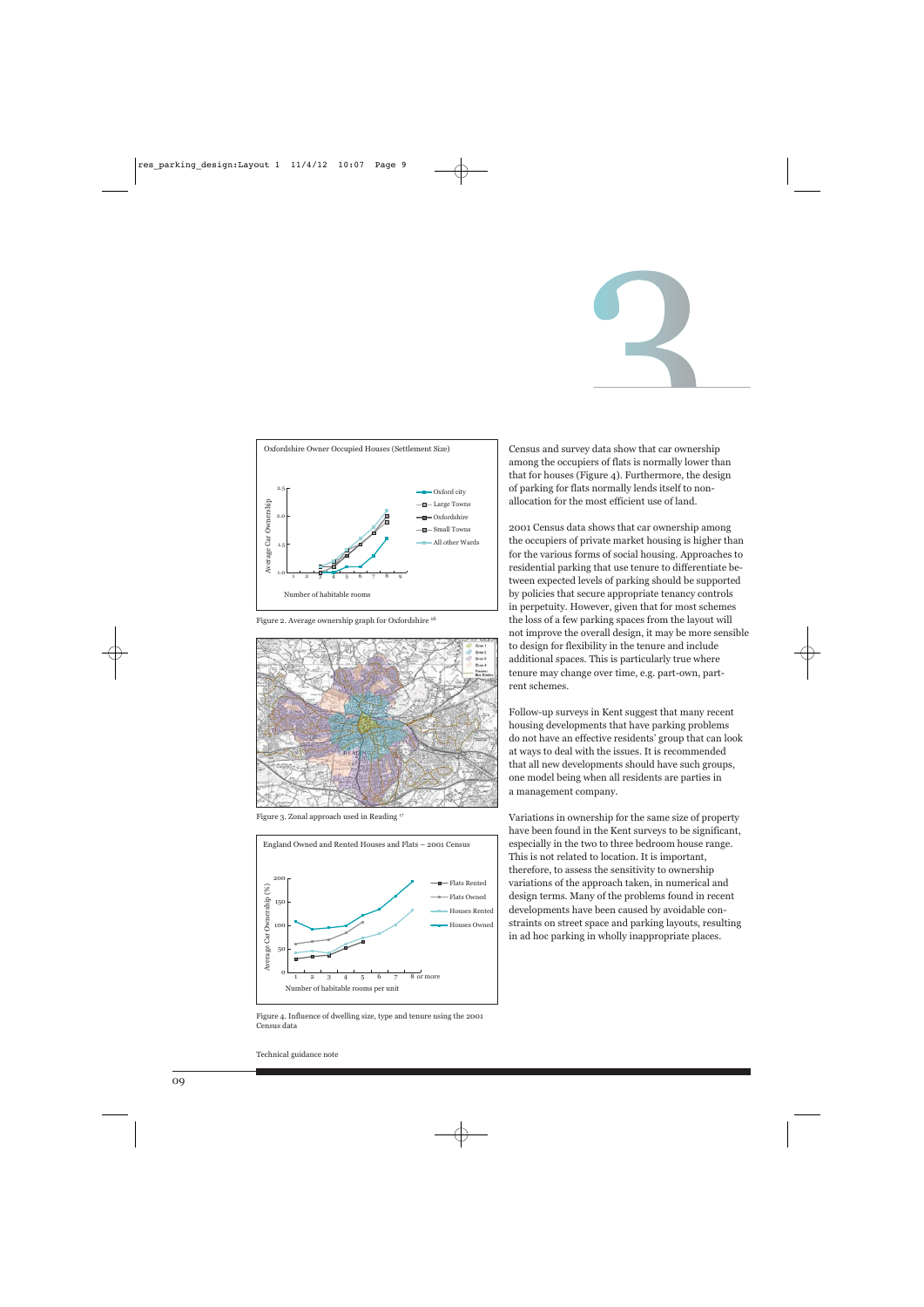# DESIGN ISSUES



In the simplest of terms, successful residential parking involves the right number of the right spaces in the right places. When it comes to design, it is all about being as certain as possible that the spaces that are designed for parking are going to be used for parking, and that places where parking will cause problems are not going to be used for that purpose. Under-utilised parking courts and heavily-parked footways indicate that something is wrong, even if that is simply a lack of effective controls. People are most likely to park where they feel confident that their own security and that of their vehicles will not be compromised (Photograph 4). This, in turn, can contribute to the overall safety (perceived and actual) of streets.

Most car owners like to be able to see their vehicles and/or to know that they are securely parked. Incurtilage parking usually satisfies this strong desire. Acceptance of this by designers means that the parking is designed as part of the overall plot, in the context of the wider streetscape. Furthermore, good materials and landscaping are likely to be maintained by occupiers, whereas poorly considered schemes may be subject to insensitive alterations, especially in the case of additional space for parking being provided by residents in their gardens.

Tandem parking spaces are often under-utilised by households with two or more cars in regular use. Independently accessible spaces do not have to be side-by-side. The most efficient use of land may involve accepting that one or more vehicles may be parked on the street. Similarly, garages are often used for storage rather than parking, especially when the internal dimensions do not relate to the size of modern cars. Where garages are to be provided, additional curtilage and/or on-street parking is likely to be required. Open car ports and car barns are more likely to be used for parking (Photograph 5), and the latter can be used as strong architectural features.

"Car parking that is integrated and situated so that it supports the street scene" (Building for Life<sup>8</sup>, Criterion 12) acknowledges that many people's

Technical guidance note

second most expensive purchase (their car) does not need to be hidden from view in relation to their most expensive purchase (their home). Unallocated onstreet parking is more flexible than curtilage parking, such that it can accommodate visitors, deliveries and residents across the day and night. The skill is to design public realm parking in the context of strong soft and/or hard landscaping, architecture and boundary treatment, such that it does not dominate the streetscape.

On-street parking can be informal or formal, one or both sides, parallel, echelon or at right angles, according to the overall design concept. Squares and other spaces are especially good for parking in the wider context of a sense of place. Visitor parking must be considered in neighbourhoods that will not be subject to on-street controls.

Well-designed parking courts that are located and overlooked, or secured, such that they are likely to be preferred to ad hoc on-street parking, can be used to achieve streets with less obvious evidence of cars (Photograph 6). Such areas should be lit at night and have convenient pedestrian connections with the properties they serve. However, rear courts are often under-utilised and are sometimes abused. They may form part of a scheme with various approaches to parking, but experience shows that heavy reliance on rear parking courts, without on-street controls to maximise their use, often leads to serious on-street problems. Furthermore, land taken up by courtyard

Photograph 4. Damage to car in remote parking area

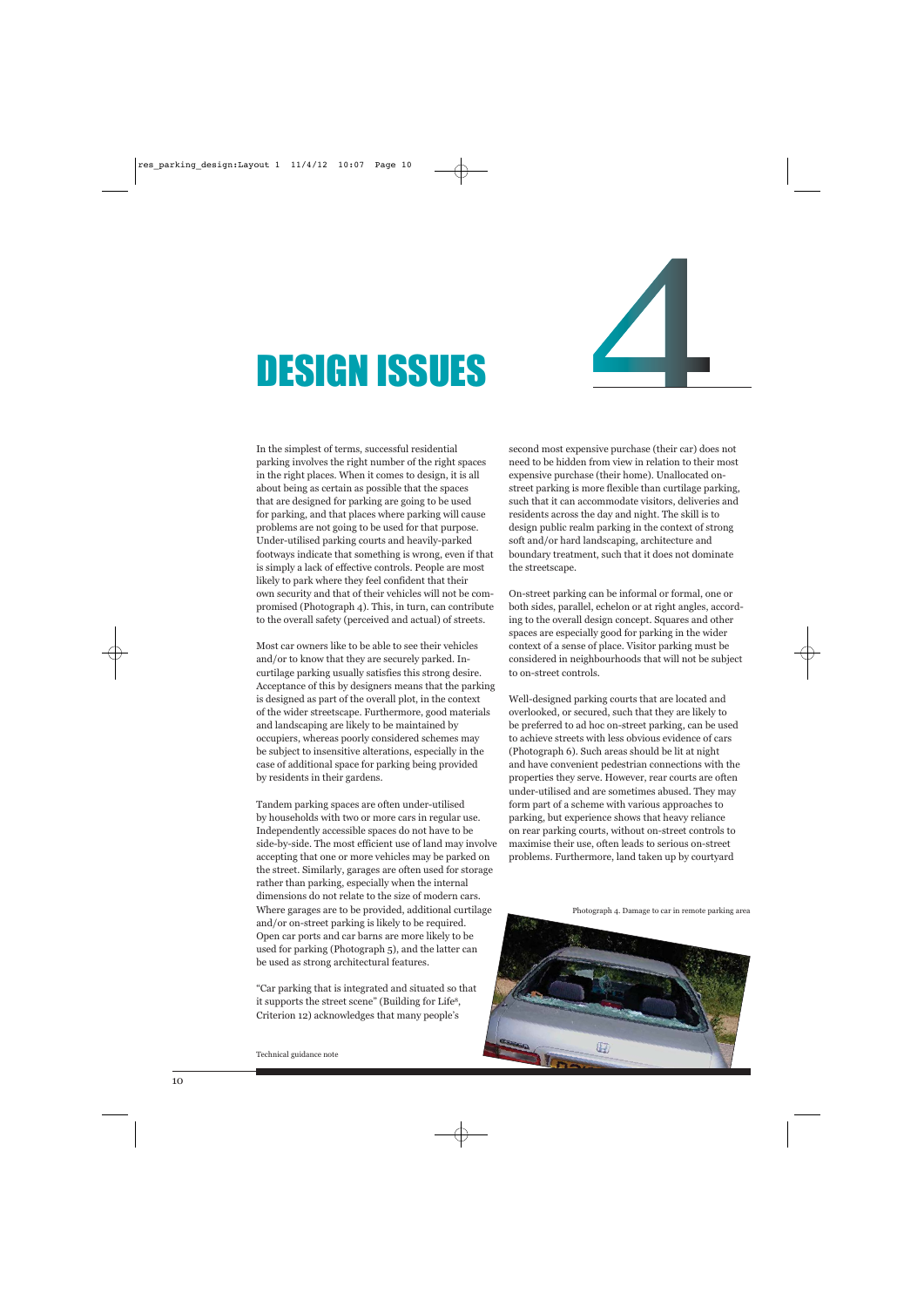

Photograph 5. Car Barns with storage space



Photograph 6. Well-designed parking court

parking, compared with spaces accessed directly from or forming part of a street, may actually reduce the reasonable density of development.

Design-led parking guidance developed at national, county, district and unitary authority level is available in documents such as Manual for Streets<sup>9</sup> (Department for Transport etc. 2007), Car Parking: What Works Where10 (English Partnerships 2006), Essex County Council's Parking Standards: Design and Good Practice<sup>11</sup> (Essex County Council 2009), Ashford Borough Council's Residential Parking and Design Guidance Supplementary Planning Document<sup>12</sup> (Ashford Borough Council 2010) and Leeds City Council's Street Design Guide13 (Leeds City Council 2009). Ashford's document is founded on framework guidance prepared at county level<sup>14</sup>.

Alternative approaches can also be found in The Bournemouth, Poole and Dorset Residential Car Parking Study15 (Dorset County Council and District Councils 2011), Parking Standards for New Residential Developments16 (Oxfordshire County Council 2011) and Revised Parking Standards and Design<sup>17</sup> (Reading Borough Council 2011).

When it comes to "the right spaces", the dimensions really matter. Inadequate width or length is likely to result in alternative parking that has not been planned for. Common problems include a failure to allow for doors to open and vehicles overhanging footways. Equally, providing areas of hard surfacing, such as unmarked cycle routes and short verge crossings, may tempt householders to park in places that will obstruct other street users. In the context of the overall Quality Audit<sup>18</sup>, every new residential street and neighbourhood should be subject to an informed Parking Audit to demonstrate that the designers have anticipated and, where possible, designed out problems. And if the design concept relies upon control measures, those controls should be put in place and enforced from the outset.

### MINIMUM PARKING SPACE SIZES

Various parking space and garage sizes, based on vehicle sizes and the additional need for occupiers to be able to open doors on one or both sides, and to open tail gates, access gates and garage doors, are accepted by different authorities. As such, it is not for this document to attempt to standardise these locally accepted approaches.

The key issue when determining the size and nature of parking spaces is will they be used, or abused? (Photograph 7) A single garage needs to be big enough for additional storage, and even then it may not be used for parking. A double garage may only be used for a single vehicle. Bicycles and motorcycles, along with domestic appliances and garden equipment, may be stored in preference to cars, especially where use of the garage may involve awkward manoeuvring of a vehicle in regular use. Where on-street restrictions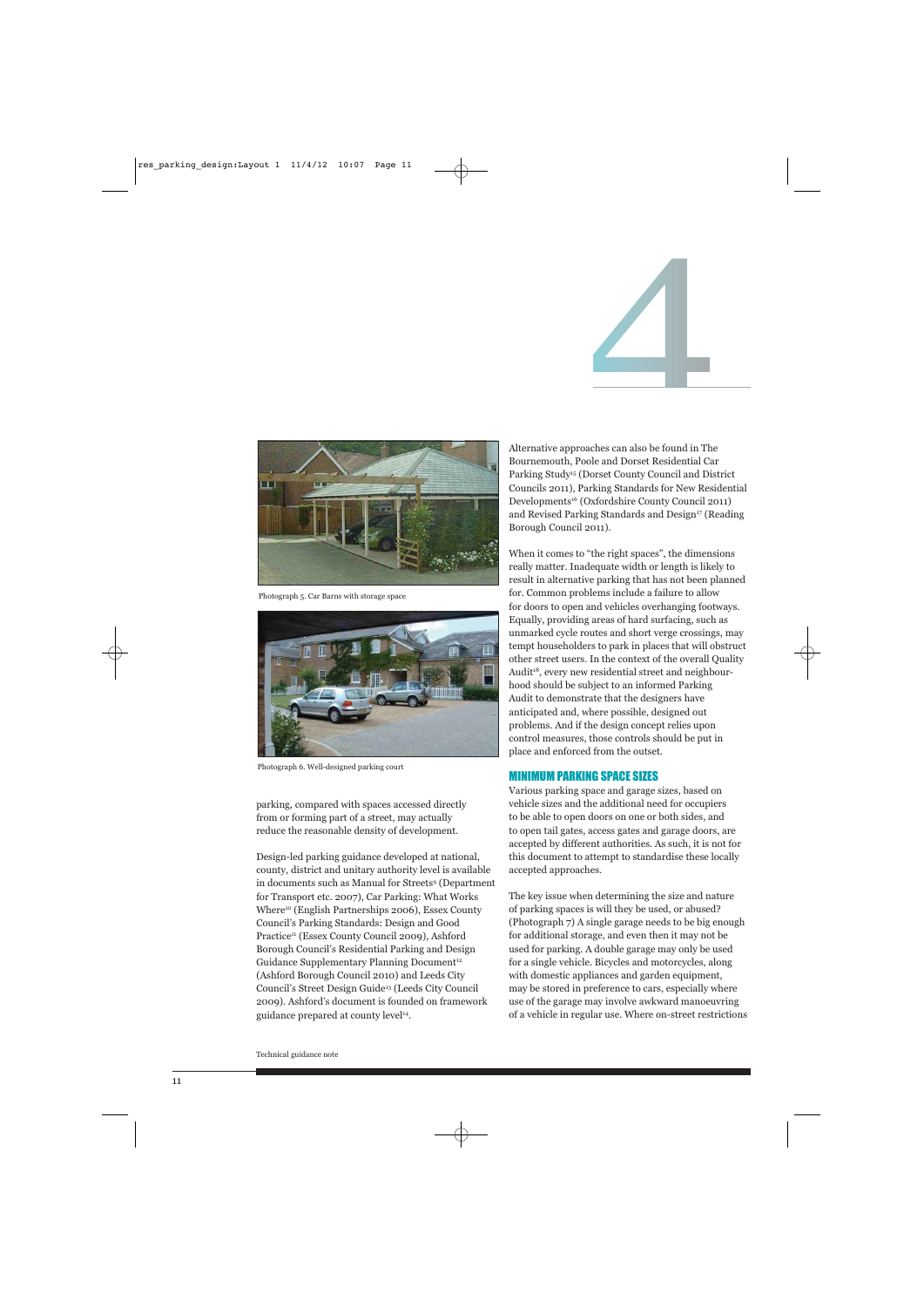



Photograph 7. Recessed garage with obstructive parking



Photograph 8. Vans in a rear parking court

prevent alternative parking, garage use is more likely. Obvious as it may seem, garage doors need to be wide enough and high enough for modern vehicles.

Vans are an increasingly common sight in residential areas (Photograph 8). Although covenants are often put in place in new developments, with the apparent aim of preventing such vehicles from being owned or brought home by residents, they are seldom enforced. Modern working patterns often necessitate the parking of vans at home, hence there is a need to design with them in mind. Consideration should be given to modelling parking bay dimensions on vans rather than cars, especially where on-street spaces for such vehicles might be the best solution.

### MANOEUVRING SPACE

Typically, right angled spaces require 6.0m minimum aisle width for reasonable manoeuvring, while parallel parking requires 3.0m minimum. Echelon parking lies between the two, according to the angle: 4.2m minimum for 60 degrees and 3.6m minimum for 45 degrees and 30 degrees (Section 11.1.9 of Manual for Streets 219 (Chartered Institution of Highways and Transportation etc. 2010)).

Care needs to be taken with parallel parking areas to avoid their use as echelon parking, unless the available width for movement will not be compromised by such flexibility of use.

Widening of spaces and/or accesses may reduce the depth associated with right angled parking. However, where there is a mixture of right angled and parallel parking, it is important to avoid compromising the use of one with the other. Good design will minimise the risk of ad hoc parking that might compromise designed spaces.

The emergency services, especially the Fire Service, are sometimes confronted by the partial, or even total, obstruction of streets where the design concept for parking has failed to marry up with the expectations and practice of the occupiers and their visitors. Designing with emergency access in mind will also reduce problems associated with deliveries, removals and refuse collection. Similarly, inclusive access can be undermined when people park on or across footways, and in other places that were primarily designed for non-vehicular movement. Vulnerable street users, in particular, often feel unsafe when this occurs. Parking Audits that make use of evidence from successful and unsuccessful schemes will help to reduce the likelihood of problems (Photographs 9, 10 and 11). Furthermore, they will reduce the possibility of additional maintenance costs arising from damage caused by inappropriate parking.

Bus routes, especially those that will be introduced after substantial occupation of frontage properties,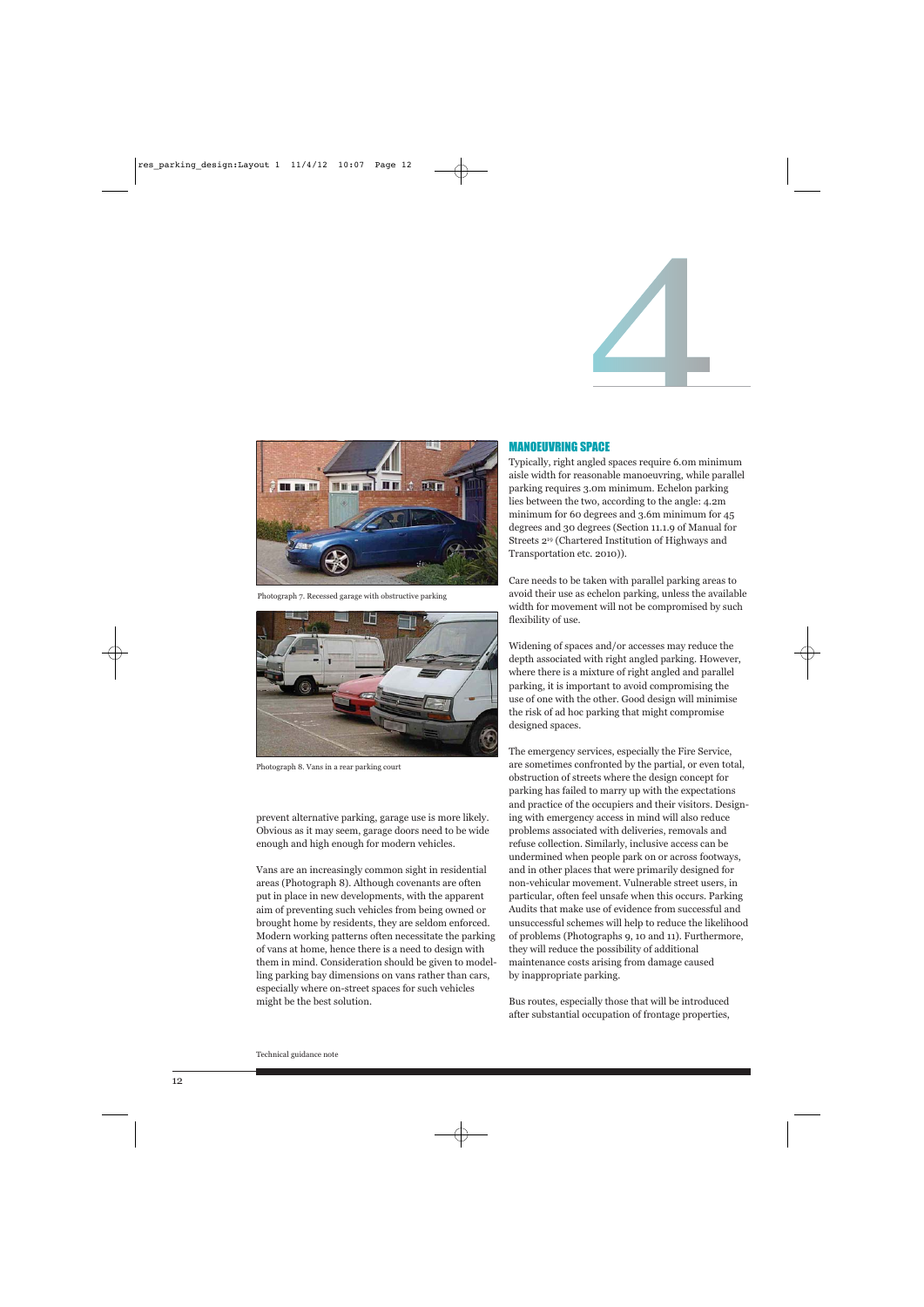must be safeguarded by positive design and/or enforceable waiting restrictions. Furthermore, they must be secured ahead of occupation such that residents buy-in to their provision, rather than feeling at liberty to oppose their introduction.

Experience suggests that many covenants intended to prevent on-street parking are not enforced, and become unenforceable when the streets become highways. If a covenant is needed to safeguard the design concept it should be followed through as a legally enforceable waiting restriction, albeit great care needs to be taken concerning the location of such restrictions.

Neighbour disputes are sometimes caused by parking problems, even to the point of violence and legal action. When designing streets that are to be attractive, safe and friendly, parking will normally have a strong influence on the degree of success.

Research carried out in Kent<sup>20</sup> suggests that residents' perceptions of the safety of their streets and their willingness to let their children own and use bicycles are undermined by ad hoc on-street parking. Conversely, developments that exhibit high cycle ownership and use tend to be those without parking problems and fears about safety. As such, getting the parking right appears to contribute towards the personal health agenda.



Photograph 9. Attractive allowance for on-street parking



Photograph 10. Imaginative use of a landscape feature, buildings and public realm to creative attractive and functional parking for residents and visitors



Photograph 11. Recent homes with parking that is rated "Very Good" by residents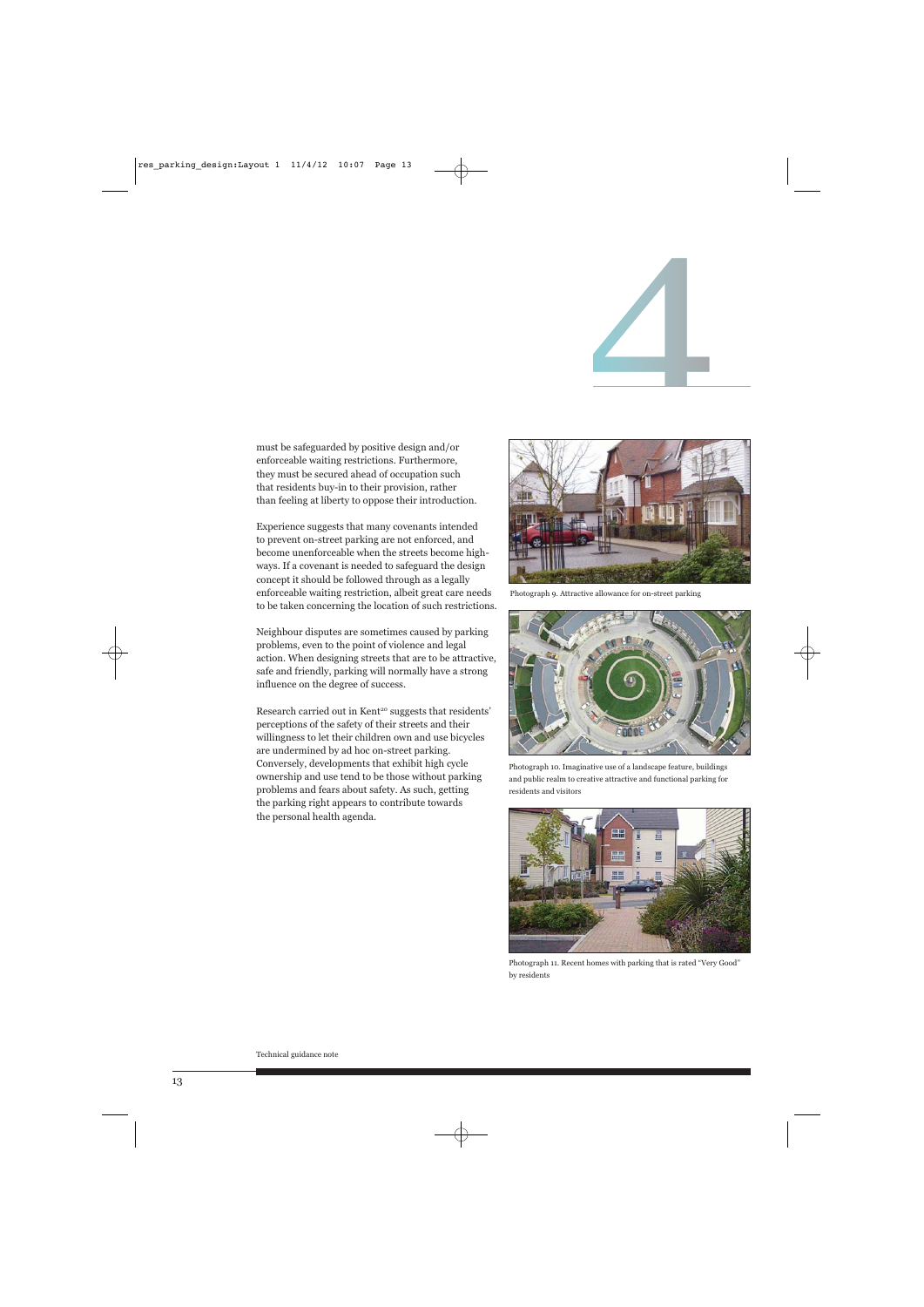# ELECTRIC CARS AND CAR CLUBS

Waiting bays associated with communal charging points for electric vehicles must be located and designated such that they will not be used or obstructed by other vehicles. The number of charging points and related parking bays, and the length of time over which they may be used by relevant vehicles, should be determined according to the charging infrastructure to be provided and the likely number of electric vehicles requiring regular charging. Where curtilage parking is provided, the charging facilities on the dwellings or outbuildings should relate conveniently to the places where electric cars can be parked.

Car club parking bays should be designated for use by club vehicles only, with no obvious potential for their accessibility being affected by other parking. They should be located to achieve the greatest exposure and use of the vehicles, subject to any specific requirements of the operator.

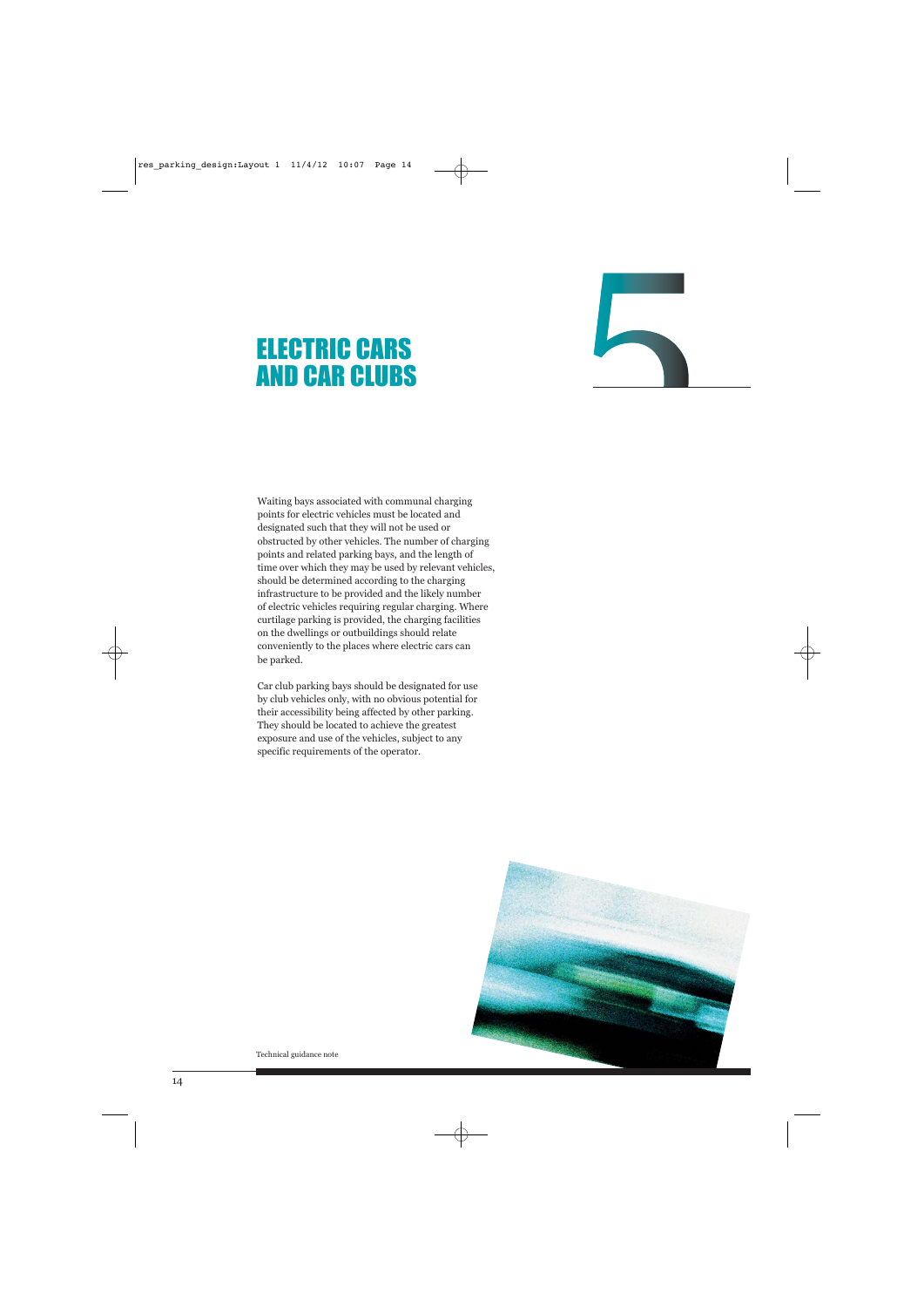# MINOR **DEVELOPMENTS**



This Guidance Note relates primarily to development proposals involving new streets and places. Local residential parking policies can be applied to minor (often infill) developments, but regard needs to be had for the severity of concerns about safety and/or amenity before recommendations of refusal are made in respect of numerically inadequate parking. Unless demonstrable harm is likely to be caused, it may be inappropriate to make such recommendations. Streets with existing parking problems (usually in the evenings and at weekends) may be identified for inclusion in urban parking strategies.

Retirement and other residential developments with particular occupancy controls are not covered by this Guidance Note. While some of the principles are applicable, specialist providers have tended to develop their own evidence base for such accommodation.

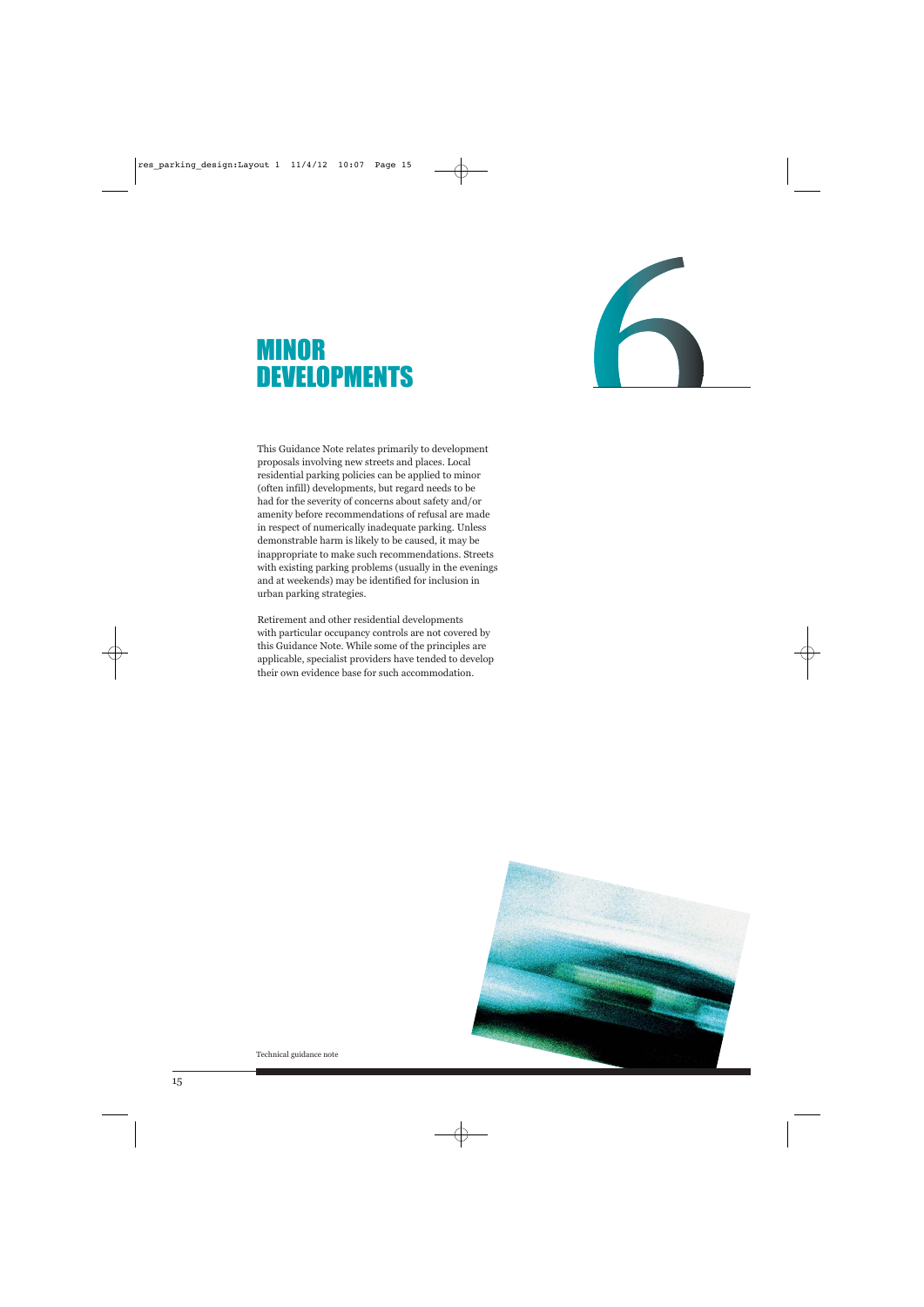# **CONCLUSIONS**

The right number of the right spaces in the right places is a golden rule that offers:

- ◆ designers the opportunity to achieve high quality and actively used public realm;
- ◆ developers the opportunity to design to meet their customers' reasonable expectations; and
- ◆ occupiers the opportunity to enjoy their homes and neighbourhoods without upsetting their neighbours.

All parties involved in the design and assessment of new developments should be following current guidance by identifying parking provision that is well-designed and that will satisfy expected demand in the local context.

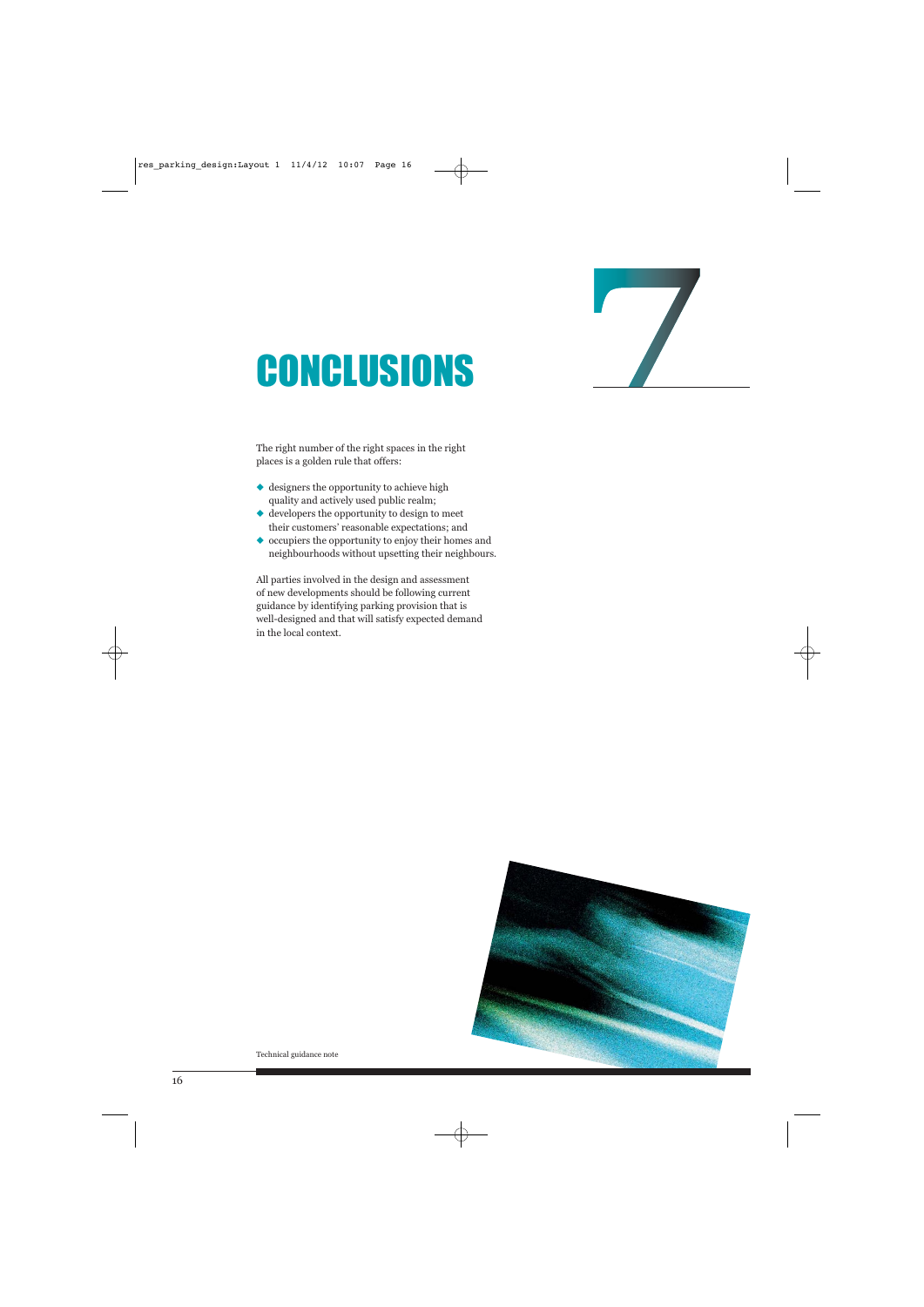

1 Planning Policy Statement 3: Housing http://webarchive.nationalarchives.gov.uk/+/http://www.communities.gov.uk/publications/planningandbuilding/pps3housing 2 National Planning Policy Framework http://www.communities.gov.uk/documents/planningandbuilding/pdf/2115939.pdf 3 Residential Car Parking Research http://www.communities.gov.uk/documents/planningandbuilding/pdf/residentialcarparking.pdf 4 Announcement reported on CLG website and corresponding CLG letters to Chief Planning Officers (14 January 2011) and Clive Betts MP (3 January 2011) http://www.communities.gov.uk/documents/planningandbuilding/pdf/1817550.pdf 5 Transport White Paper http://www2.dft.gov.uk/pgr/regional/sustainabletransport/pdf/whitepaper.pdf 6 Planning Policy Guidance 13: Transport http://www.communities.gov.uk/documents/planningandbuilding/pdf/1758358.pdf 7 Data sets from post-occupation surveys in Kent http://www.kent.gov.uk/roads\_and\_transport/highway\_improvements.aspx 8 Building for Life http://webarchive.nationalarchives.gov.uk/20110107165544/http://www.buildingforlife.org/home 9 Manual for Streets http://www2.dft.gov.uk/pgr/sustainable/manforstreets/pdfmanforstreets.pdf 10 Car Parking: What Works Where http://collections.europarchive.org/tna/20100911035042/http:/englishpartnerships.co.uk/docdownload.aspx?doc=Car%20par king%20-%20Introduction\_0.pdf&pid=64241OphaK9K2AAJhl5lwMwRzZ4YhYXY 11 Essex County Council - Parking Standards: Design and Good Practice http://www.essex.gov.uk/Environment%20Planning/Planning/Transport-planning/Infomation-fordevelopers/Documents/Parking\_Standards\_2009.pdf 12 Ashford Borough Council - Residential Parking and Design Guidance SPD http://www.ashford.gov.uk/pdf/ADOPTED\_%20Residential%20Parking%20&%20Design%20Guidance%20SPD.pdf 13 Leeds City Council - Street Design Guide SPD http://www.leeds.gov.uk/Business/Planning/Planning\_consultations/page.aspx?pageidentifier=d9e4253e-d255-4acc-9cc6- 9b34bd4cf166 14 Kent Design Initiative – Interim Guidance Note 3: Residential Parking http://www.kent.gov.uk/community\_and\_living/regeneration\_and\_economy/kent\_design\_initiative/interim\_guidance\_notes. aspx 15 The Bournemouth, Poole and Dorset Residential Car Parking Study http://www.dorsetforyou.com/397080 16 Oxfordshire County Council - Parking Standards for New Residential Developments http://www.oxfordshire.gov.uk/cms/sites/default/files/folders/documents/roadsandtransport/transportpoliciesandplans/newd evelopments/parkingstandardsfornewresidentialdevelopments.pdf 17 Reading Borough Council - Revised Parking Standards and Design SPD http://www.reading.gov.uk/staging/local-planning-policy/supplementary-planning-guidance-and-documents-topics/parkingstandards-design-supplementary-plannin/ 18 TAL 5/11 Quality Audit http://assets.dft.gov.uk/publications/tal-5-11/5-11.pdf 19 Manual for Streets 2 http://www.ciht.org.uk/en/publications/technical-guidelines.cfm/manual-for-streets-2--wider-application-of-the-principles-2010 20 "Safety First?" and "Easy Rider", papers presented at the Transport Practitioners Meeting 2011.